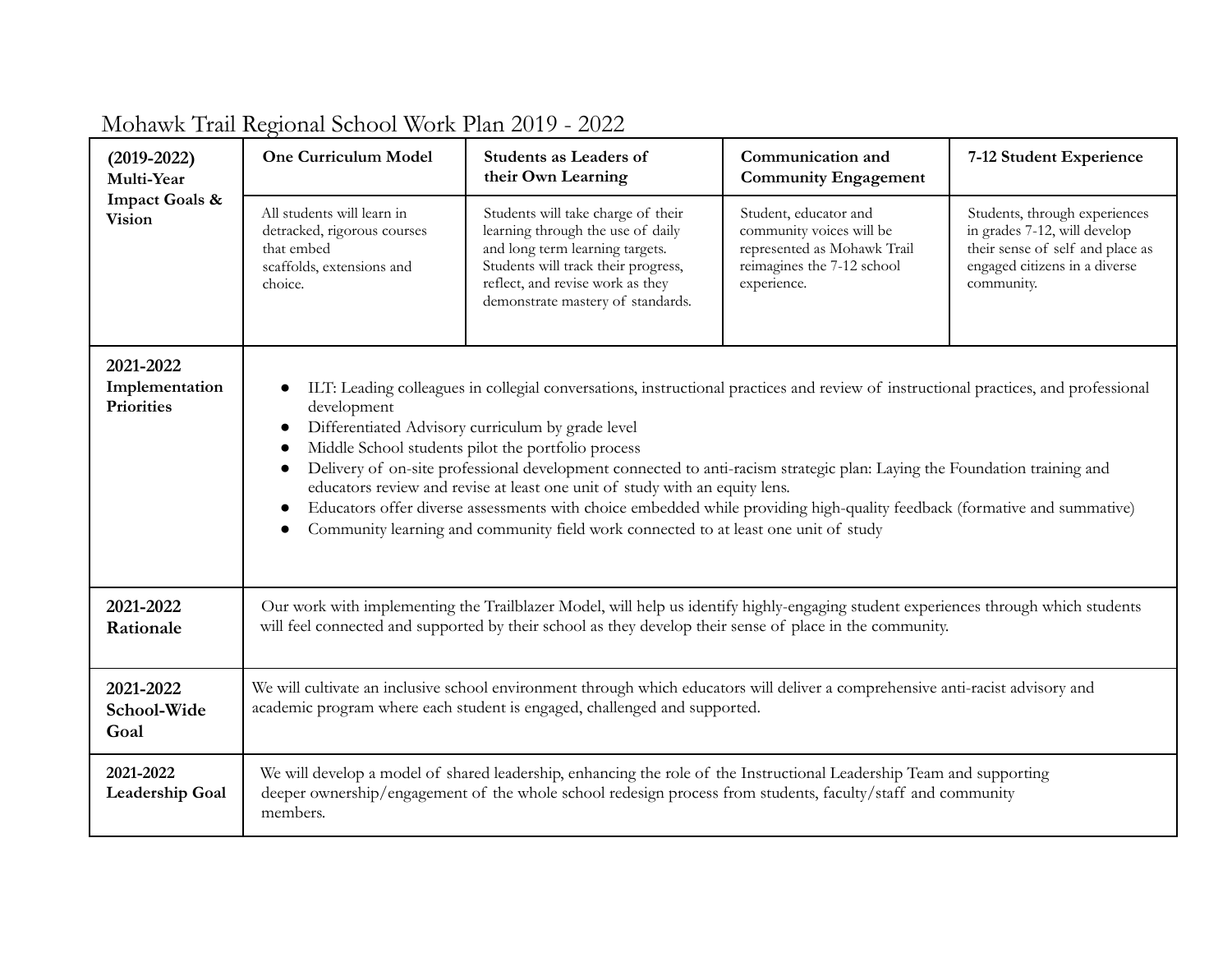## **School-Wide Action Plan**

**School-Wide Goal:** We will cultivate an inclusive school environment through which educators will deliver a comprehensive anti-racist advisory and academic program where each student is engaged, challenged and supported.

Rationale: If we design an anti-racist advisory program, students will feel more connected to themselves, their impact on the greater community and begin to understand their place in the global community.

| <b>Faculty Learning Targets</b>                                                                                                  | <b>Structures and Leadership Actions</b>                                                                                                                            | <b>Firefly Worldwide Support and Services to</b><br>build capacity                                                                               |
|----------------------------------------------------------------------------------------------------------------------------------|---------------------------------------------------------------------------------------------------------------------------------------------------------------------|--------------------------------------------------------------------------------------------------------------------------------------------------|
| 1. I can actively participate in<br>the Laying the Foundation<br>DEI training and adopt<br>common vocabulary with<br>colleagues. | Provide the space and opportunity<br>❖<br>for DEI professional development<br>Frame DEI work in the work plan<br>❖<br>and connect to the district strategic<br>plan | Deliver Laying the Foundation Training to all staff<br>Support the MTRS Equity Council in the<br>implementation of the Antiracism Strategic Plan |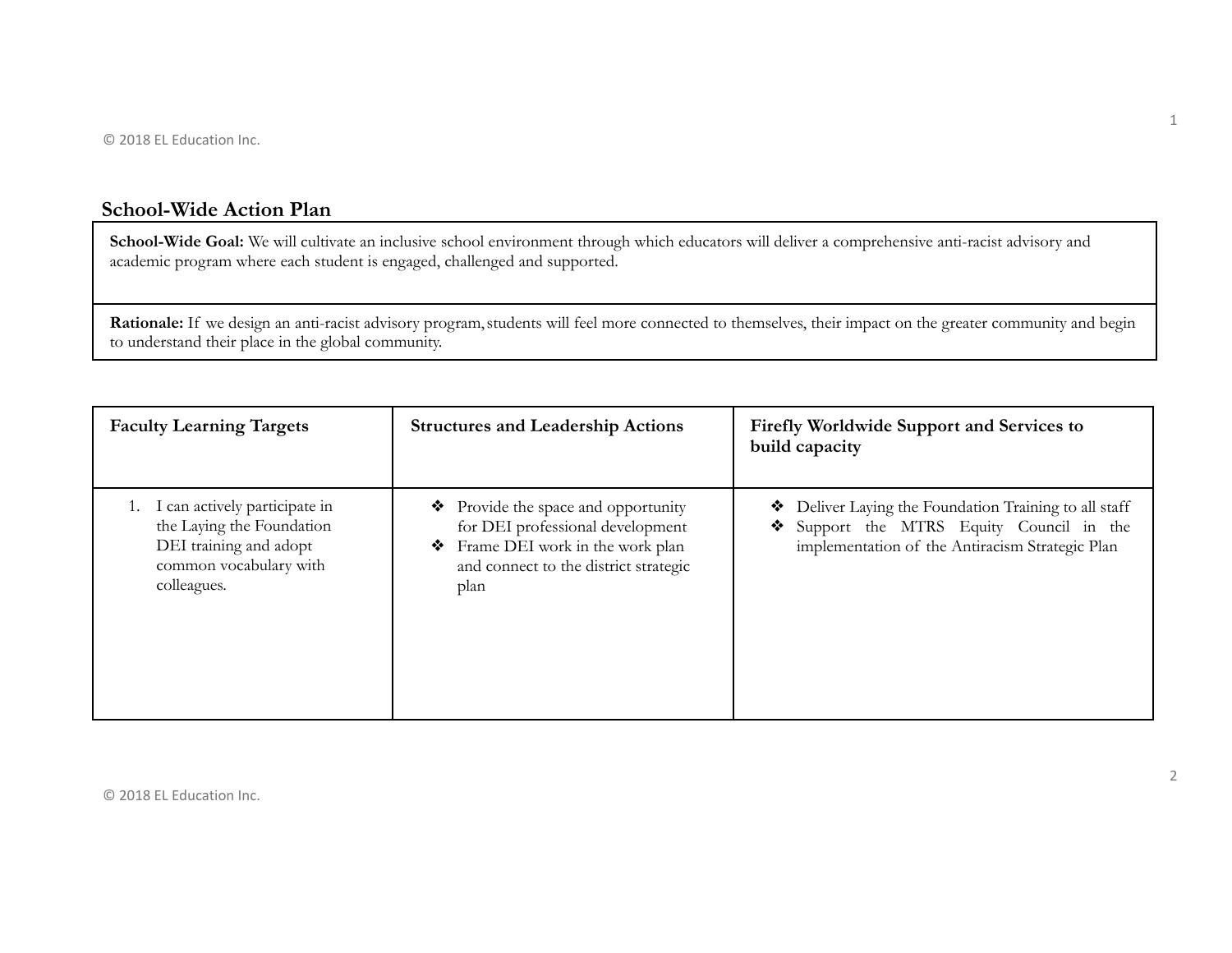| I can deliver daily advisory<br>2.<br>lessons that embeds DEI.                                                          | Provide anti racism advisory<br>❖<br>curriculum<br>Provide space and time for<br>advisory PD<br>Provide time for Advisory Task<br>❖<br>Force to meet and prep for<br>schoolwide PD | Support and provide feedback to the Advisory<br>❖<br>Task Force in their work                                                                 |
|-------------------------------------------------------------------------------------------------------------------------|------------------------------------------------------------------------------------------------------------------------------------------------------------------------------------|-----------------------------------------------------------------------------------------------------------------------------------------------|
| I can foster a brave space in<br>3.<br>my advisory.                                                                     | Provide space and time for advisory PD<br>Provide time for Advisory Task Force<br>❖<br>to meet and prep for schoolwide PD                                                          | Support and provide feedback to the Advisory Task<br>❖<br>Force in their work                                                                 |
| Data Points/Evidence for Monitoring Progress                                                                            |                                                                                                                                                                                    |                                                                                                                                               |
| <b>Evidence of Student Growth</b><br><b>Baseline</b><br>• Provide an advisory pre-survey<br>for students in grades 7-12 | <b>Evidence of Student Growth</b><br>Mid-Year:<br>Advisory learning walk                                                                                                           | <b>Evidence of Student Growth</b><br>End-of-Year:<br>End of year advisory survey for students in grades<br>$7 - 12$<br>Advisory learning walk |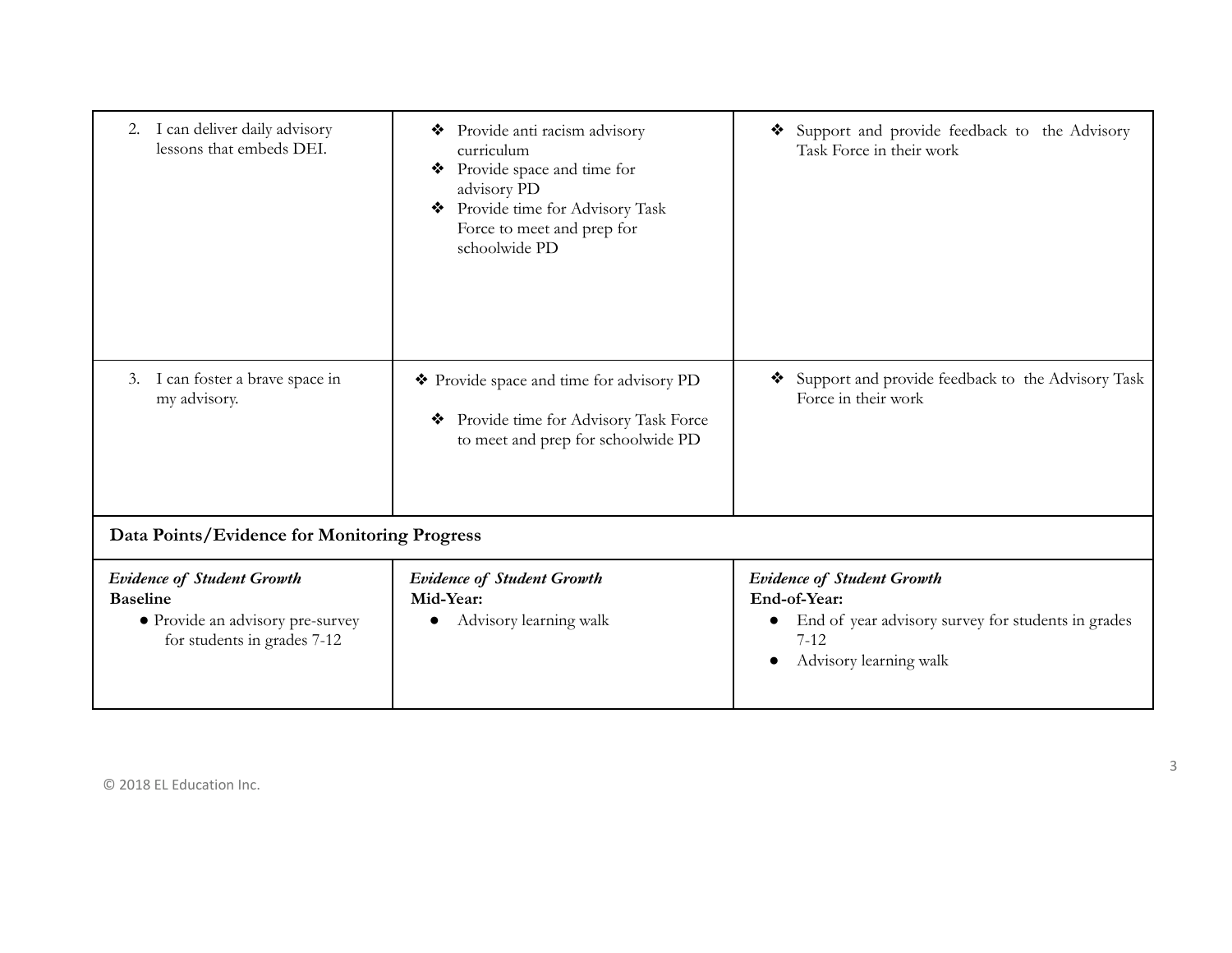| sub-categories: SE, 504,<br>low-income<br><b>Evidence of Staff Growth</b><br><b>Baseline:</b><br>• Learning walks<br>Advisor readiness survey<br>· Advisory Curriculum plan reviews | <b>Evidence of Staff Growth</b><br>Mid-Year:<br>• Advisory lessons/mapping for the year<br>· Advisory PD participation<br>• Learning walks | <b>Evidence of Staff Growth</b><br>End-of-Year:<br>$\bullet$ Self-assessment / readiness survey<br>Learning walk<br>$\bullet$<br>Differentiated Advisory Curriculum Maps by grade<br>$\bullet$<br>level |
|-------------------------------------------------------------------------------------------------------------------------------------------------------------------------------------|--------------------------------------------------------------------------------------------------------------------------------------------|---------------------------------------------------------------------------------------------------------------------------------------------------------------------------------------------------------|
|-------------------------------------------------------------------------------------------------------------------------------------------------------------------------------------|--------------------------------------------------------------------------------------------------------------------------------------------|---------------------------------------------------------------------------------------------------------------------------------------------------------------------------------------------------------|

## **Leadership Goal and Action Plan (the work of the leadershipteam)**

**Leadership Goal:** We will continue to grow opportunities for distributed leadership and support the redesigned ILT structure by providing the space and opportunity for ILT and working groups to lead professional learning tied to student learning goals.

Rationale: The more people who own the work we do, and the deeper understanding people have of what we're doing and why, will allow us to redesign a school the whole community can invest in.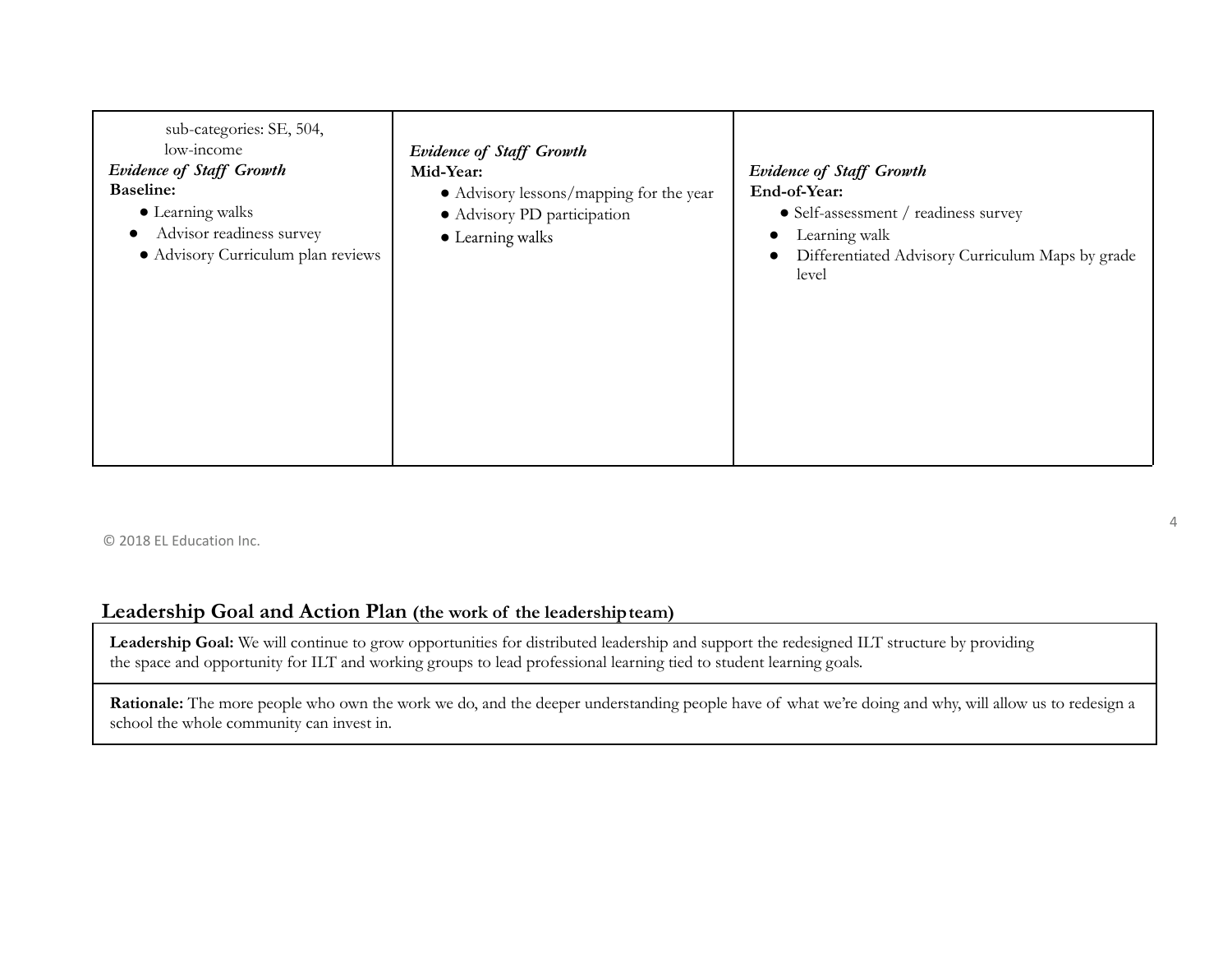| <b>Leadership Learning Targets</b>                                                                                                          | <b>Structures and Leadership Actions</b>                                                                                                                                                                                                                                                                                                          | EL and NGLC Support and Services to<br>build capacity                                                                                                                                                                                                                                                                                                                                    |
|---------------------------------------------------------------------------------------------------------------------------------------------|---------------------------------------------------------------------------------------------------------------------------------------------------------------------------------------------------------------------------------------------------------------------------------------------------------------------------------------------------|------------------------------------------------------------------------------------------------------------------------------------------------------------------------------------------------------------------------------------------------------------------------------------------------------------------------------------------------------------------------------------------|
| 1. I can empower a culture of<br>diverse voices in various<br>distributed leadership<br>opportunities.                                      | Ensure the process to join working groups is<br>❖<br>inclusive and easy to access for all educators<br>Provide transparent and clear<br>❖<br>communication for expectations of working<br>groups<br>Encourage underrepresented voices to<br>participate and understand why they have<br>not in the past                                           | Provide a review/audit of how we<br>❖<br>recruit educators for working<br>groups<br>Provide examples of other schools<br>distributed leadership models and<br>the working groups they have<br>Provide coaching to admin team re:<br>❖<br>recruitment and messaging for<br>working groups                                                                                                 |
| I can design a professional<br>2.<br>learning calendar that provides the<br>time to both construct and deliver<br>professional development. | Provide opportunities for all working groups<br>to meet with faculty/staff for either delivery of<br>PD or updates from their work.<br>Present professional learning calendar to the<br>❖<br>ILT for feedback<br>Identify opportunities for working groups to<br>❖<br>meet during the school day as part of the<br>professional learning calendar | Supporting the development of the<br>❖<br>professional learning calendar in terms of<br>how much time should be allocated per<br>working group<br>Assist and support the ILT, Advisory and<br>❖<br>Portfolio Task Forces in the design and<br>delivery of PD<br>Support admin in developing a way to<br>"assess" the need of the staff based on<br>learning walks and readiness surveys. |